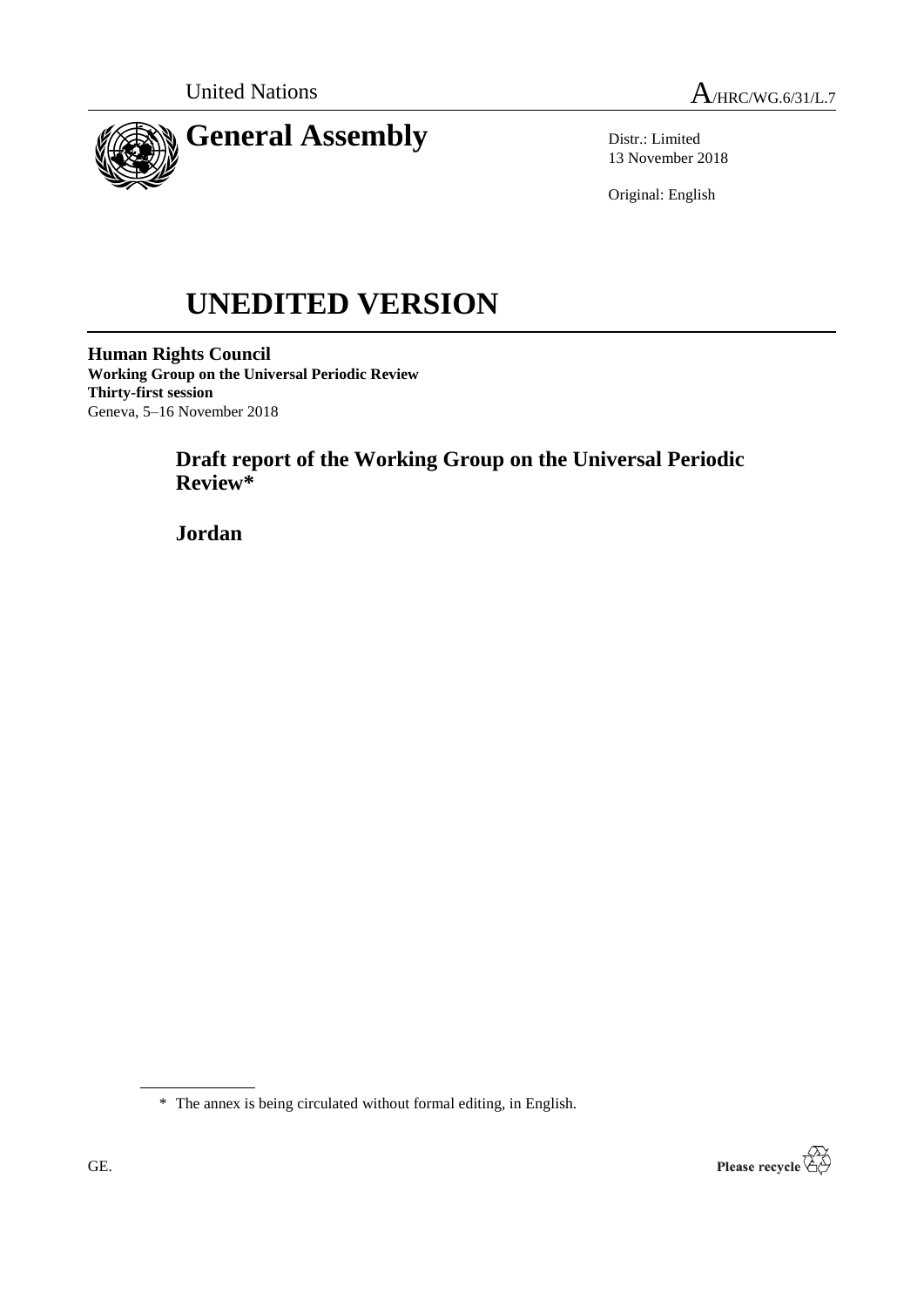Introduction

1. The Working Group on the Universal Periodic Review, established in accordance with Human Rights Council resolution 5/1, held its thirty-first session from 5 to 16 November 2018. The review of Jordan was held at the  $7<sup>th</sup>$  meeting, on 8 November 2018. The delegation of Jordan was headed by H.E. Mr. Bassel Al TARAWNEH, National Coordinator for Human Rights. At its 14<sup>th</sup> meeting, held on 13 November 2018, the Working Group adopted the report on Jordan.

2. On 10 January 2018, the Human Rights Council selected the following group of rapporteurs (troika) to facilitate the review of Jordan: Afghanistan, Iceland, and Venezuela.

3. In accordance with paragraph 15 of the annex to Human Rights Council resolution 5/1 and paragraph 5 of the annex to Council resolution 16/21, the following documents were issued for the review of Jordan:

(a) A national report submitted/written presentation made in accordance with paragraph 15 (a) (A/HRC/WG.6/31/JOR/1);

(b) A compilation prepared by the Office of the United Nations High Commissioner for Human Rights (OHCHR) in accordance with paragraph 15 (b) (A/HRC/WG.6/31/JOR/2);

(c) A summary prepared by OHCHR in accordance with paragraph 15 (c) (A/HRC/WG.6/31/JOR/3).

4. A list of questions prepared in advance by Sweden, Portugal on behalf of the Group of Friends on NMIRFs, Belgium, Brazil, Canada, Germany, Lichtenstein, Slovenia, Spain, Switzerland and United Kingdom of Great Britain and Northern Ireland was transmitted to Jordan through the troika. These questions are available on the website of the universal periodic review.

## **I. Summary of the proceedings of the review process**

[To be completed by 23 November 2018]

#### **A. Presentation by the State under review**

#### **B. Interactive dialogue and responses by the State under review**

5. During the interactive dialogue, 95 delegations made statements. Recommendations made during the dialogue are to be found in section II of the present report.

## **II. Conclusions and/or recommendations**

**6. The recommendations formulated during the interactive dialogue/listed below have been examined by Jordan and enjoy the support of Jordan:**

6.1. **Pursue efforts to follow up on the implementation of the Comprehensive Human Rights Plan (Bahrain);**

6.2. **Provide the necessary support to the Government Coordinator in order to continue interaction with all stakeholders in the field of human rights (Bahrain);**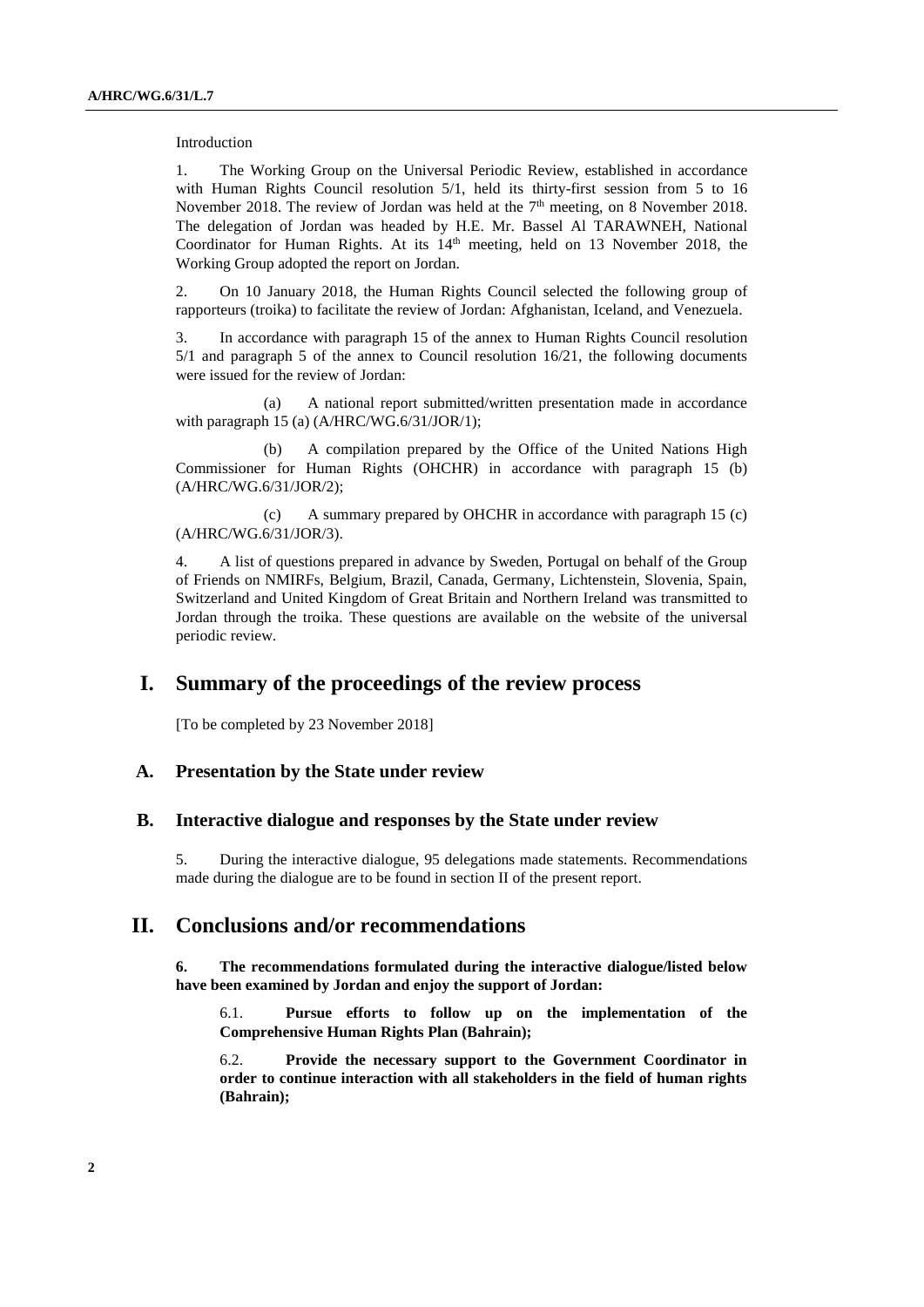6.3. **Continue promoting the rights of the people through national strategies, including the conclusion of the national strategy for the prevention of human trafficking (Brunei Darussalam);**

**6.4 Continue working on the effective implementation of the Comprehensive National Plan for Human Rights until 2025, with broad participation of its society (Cuba);**

6.5. **Continue to support and strengthen the institutional framework for respect of human rights and fundamental freedoms (Egypt);**

6.6. **Strengthen the legal framework for the protection of women against domestic violence (Albania);**

6.7. **Proceed with implementation of the executive plan on raising the awareness of the principles of the rule of law, equality as well as of the principle of citizenship (Georgia);**

6.8. **Continue providing human rights educational programmes for law enforcement officers on issues of combating torture and respect for human rights, and ensure that all allegations of torture are promptly, thoroughly and independently investigated (Greece);**

6.9. **Recognize the important work of human rights defenders facing discrimination or marginalization and ensure their effective protection against threats and violence they face (Iceland);**

6.10. **Strengthen effective implementation of its legal framework for the protection of women (India);**

6.11. **Continue to implement the Comprehensive Human Rights Plan 2016- 2025 and address existing challenges with the participation of all sections of Jordanian society (Indonesia);**

6.12. **Continue efforts to adopt the amendments on labour code which were adopted by the council of ministers of Jordan in 2010 and enable the legal assistance fund more broadly (Iraq);**

6.13. **Continue efforts to take the necessary measures to implement provisions on community penalties and alternative penalties (Kuwait);**

6.14. **Increase legislation protecting women in the labor market (Kuwait);**

6.15. **Continue disseminating human rights principles and concepts in detention and pre detention centres as well as in rehabilitation centres (Lebanon);**

6.16. **Amend labour law to protect the rights of agricultural workers, including legal safeguards to ensure decent working conditions (Netherlands);**

6.17. **Continue to strengthen its legal and institutional frameworks, with a view to further ensuring the promotion and protection of the rights of migrant workers, especially domestic workers (Nigeria);**

6.18. **Strengthen punishment for perpetrators of trafficking crimes, in particular when the victim is a child or woman, to contribute to their protection (Pakistan);**

6.19. **Continue the zero tolerance policy against human trafficking, and strengthen measures to address various forms of trafficking, including new trends (Philippines);**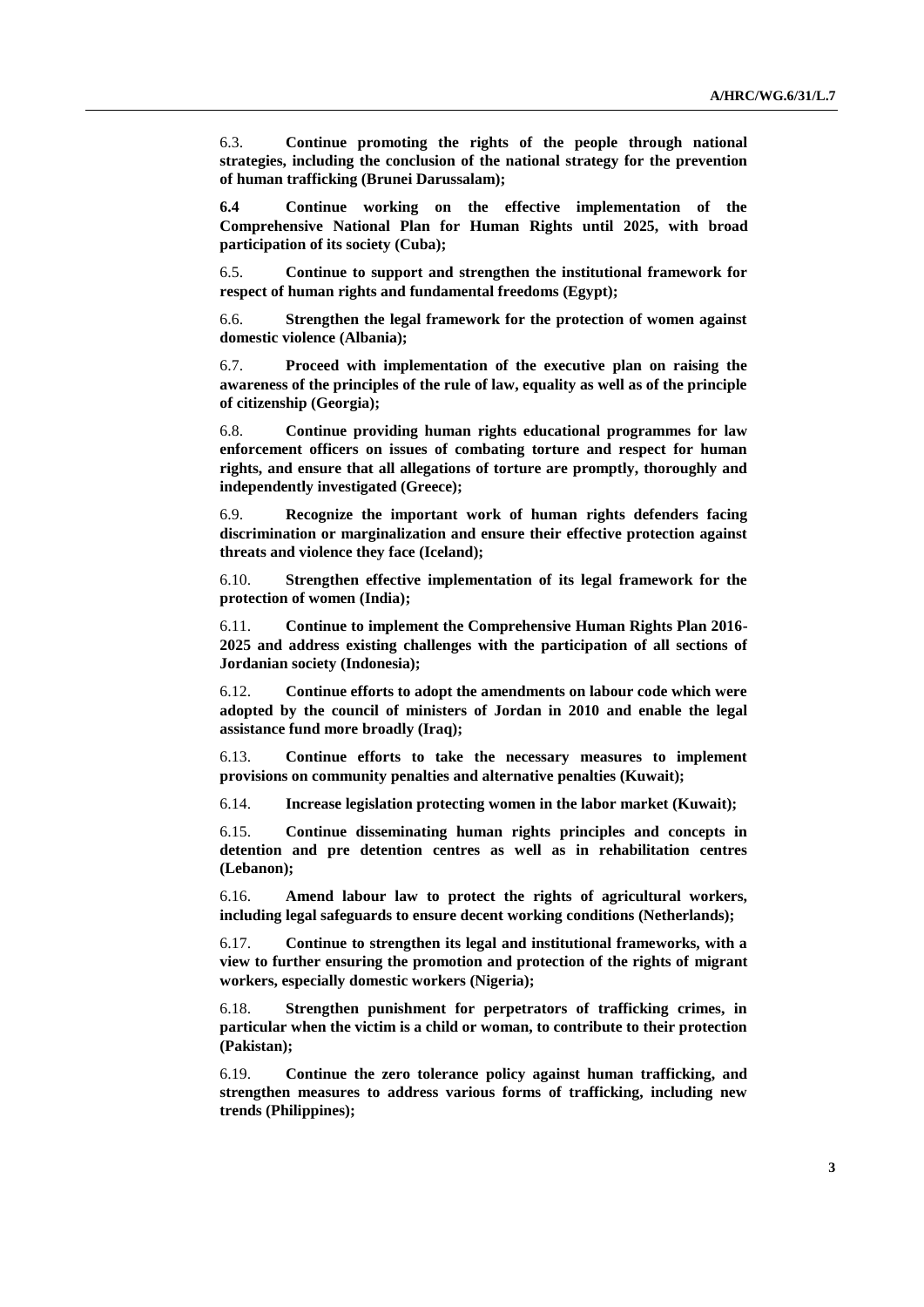6.20. **Create a national mechanism for implementation, reporting and follow-up (NMIRF) on the recommendations from the UPR, the treaty bodies and the Special Procedures of the HRC (Portugal);**

6.21. **Pursue efforts to establish a national system of human rights institutions (Russian Federation);**

6.22. **Accelerate efforts to adopt alternative measures to deprivation of liberty in the juvenile justice system (Saudi Arabia);**

6.23. **Support the regional human rights training in regional center of the directorate of general security (Saudi Arabia);**

6.24. **Finalize the draft National Strategy for Jordanian Women (2020- 2030) and the draft National Strategy for the Prevention of Trafficking in Human Beings (2018-2021) (Senegal);**

6.25. **Allocate sufficient resources to ensure the effective implementation of the National Strategy for Women 2020-2030 once it has been updated (Singapore);**

6.26. **Review the Press and Publications Act in order to fully guarantee the right to freedom of expression (Spain);**

6.27. **Amend article 72 of the Labor law to make it more comprehensive in order to allow for women to participate in the work force and encourage child care to be a shared responsibility between both parents (Sweden);**

6.28. **Strengthen the relevant legal frameworks to further protect women against all forms of violence, including domestic violence and ensure adequate support and redressed to victims (Thailand);**

6.29. **Strengthen the legal assistance system to stakeholders (Tunisia);**

6.30. **Continue reviewing its legal framework for the protection of women against gender based violence and domestic violence (Turkey);**

6.31. **Consider the elaboration of a comprehensive strategy in the efforts to modify and eliminate all forms of attitudes and stereotypes that discriminate against women (Turkey);**

6.32. **Continue the process of the current political reform through adoption of relevant roadmaps for development to respect human rights and fundamental freedoms (Turkmenistan);**

6.33. **Take further measures to promote and protect women's rights, rights of child and persons with disabilities, through developing or improving the National Strategies (Turkmenistan);**

6.34. **Continue efforts to campaign against gender based violence and raising awareness in local communities about the importance of ending child marriage (Uganda);**

6.35. **Continue to strengthen the institutional capacity of the Jordanian National Committee for Women's Affairs to enable it to carry out its mandate (Uganda);**

6.36. **Ensure effective protection of the rights of the child through developing a state strategy and national legislation (Ukraine);**

6.37. **Consider including measures aimed at ensuring increased efficiency (Azerbaijan);**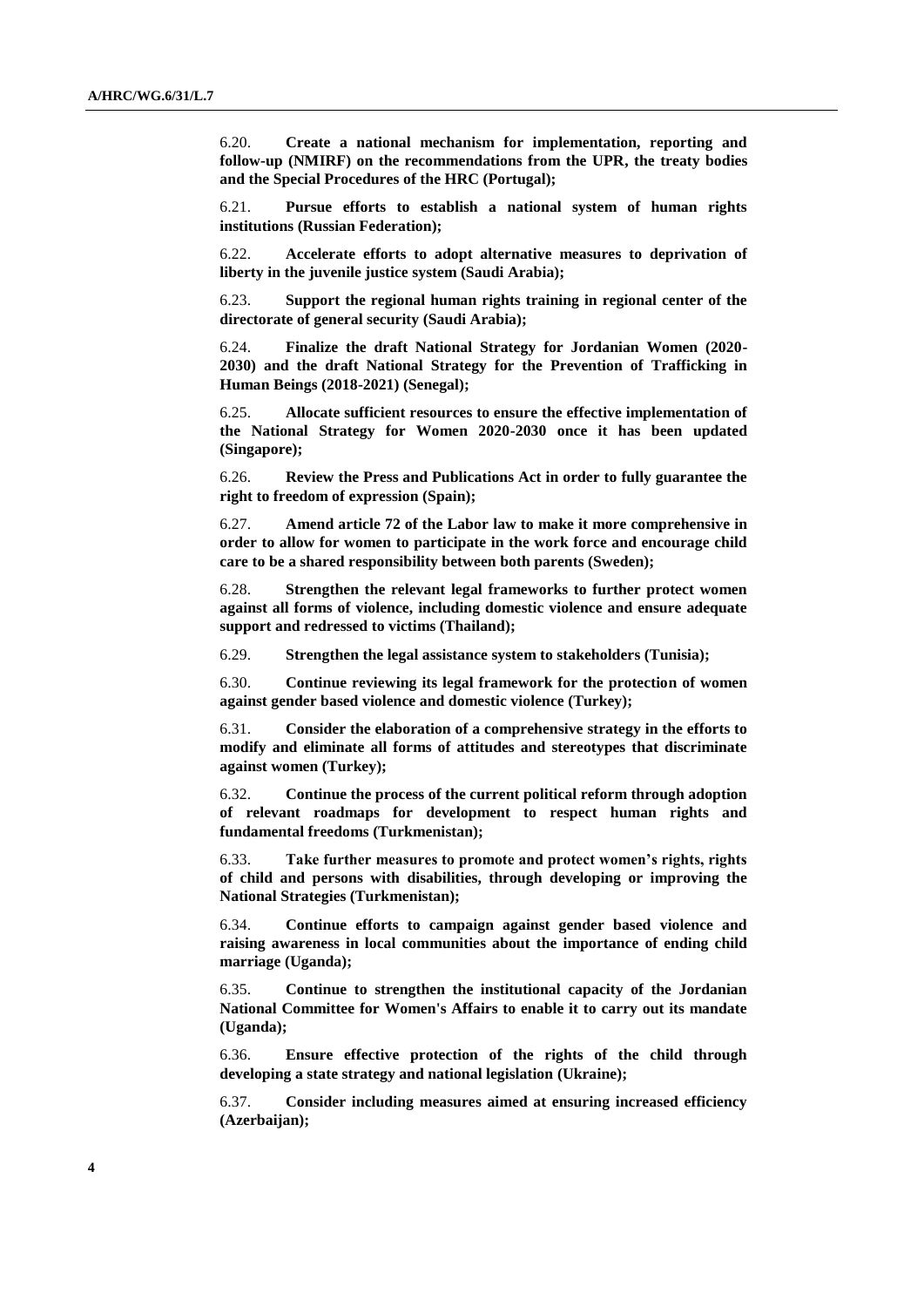6.38. **Make further collaboration to carry on the implementation of the National Plan inclusive of Human Rights for 2016-2025 (Oman);**

6.39. **Adopt a global strategy to eliminate discrimination in law and in practice against marginalized and disadvantaged children (Congo);**

6.40. **Take measures to end the discriminatory classification of children on any grounds and against all groups of children in marginalized or disadvantaged situations (Fiji);**

6.41. **Consider a national strategy to eliminate all forms of discrimination against all groups of children in marginalized and disadvantaged situations (India);**

6.42. **Enhance efforts to eradicate all forms of discrimination, in particular against women, including in the Penal Code (Italy);**

6.43. **Continue efforts to achieve gender equality and equal opportunities in the labour market (Malaysia);**

6.44. **Tackle the forms of discrimination and inequality still affecting women and children (Romania);**

6.45. **Pursue efforts to combat discrimination against persons of non-Jordanian origin and migrant workers (Russian Federation);**

6.46. **Continue the practice of consulting with civil society on the implementation of the 2030 Agenda for Sustainable Development (Belarus);**

6.47. **Strengthen efforts to adopt policies and programmes in relation to climate change and environment protection (Fiji);**

6.48. **Encourage labour intensive production sectors to alleviate unemployment and creation of more job opportunities (India);**

6.49. **Make more efforts to implement the SDGs (State of Palestine);**

6.50. **Provide technical and financial resources to translate the provisions of the Law on Persons with Disabilities (Oman);**

6.51. **Continue its efforts aimed at improving detention environment and its adaptation to international standards (Georgia);**

6.52. **Ensure that the prohibition of torture was absolute and nonderogable, in accordance with article 2 (2) of the Convention against Torture (Hungary);**

6.53. **Adopt measures to prevent and fight episodes of torture (Italy);**

6.54. **Step up training and capacity building of law enforcement personnel with respect to initial stages of investigation and fair trial (China);**

6.55. **Continue to disseminate the culture of human rights and fair trial guarantees to competent law enforcement authorities (Egypt);**

6.56. **Limit the use of administrative detention and ensure that judgments are held within a reasonable period of time (France);**

6.57. **Step up specialised training for judges (Algeria);**

6.58. **Continue working on building judicial capacities, including the training of judges and to take the necessary measures to use modern technologies in judicial proceedings (Lebanon);**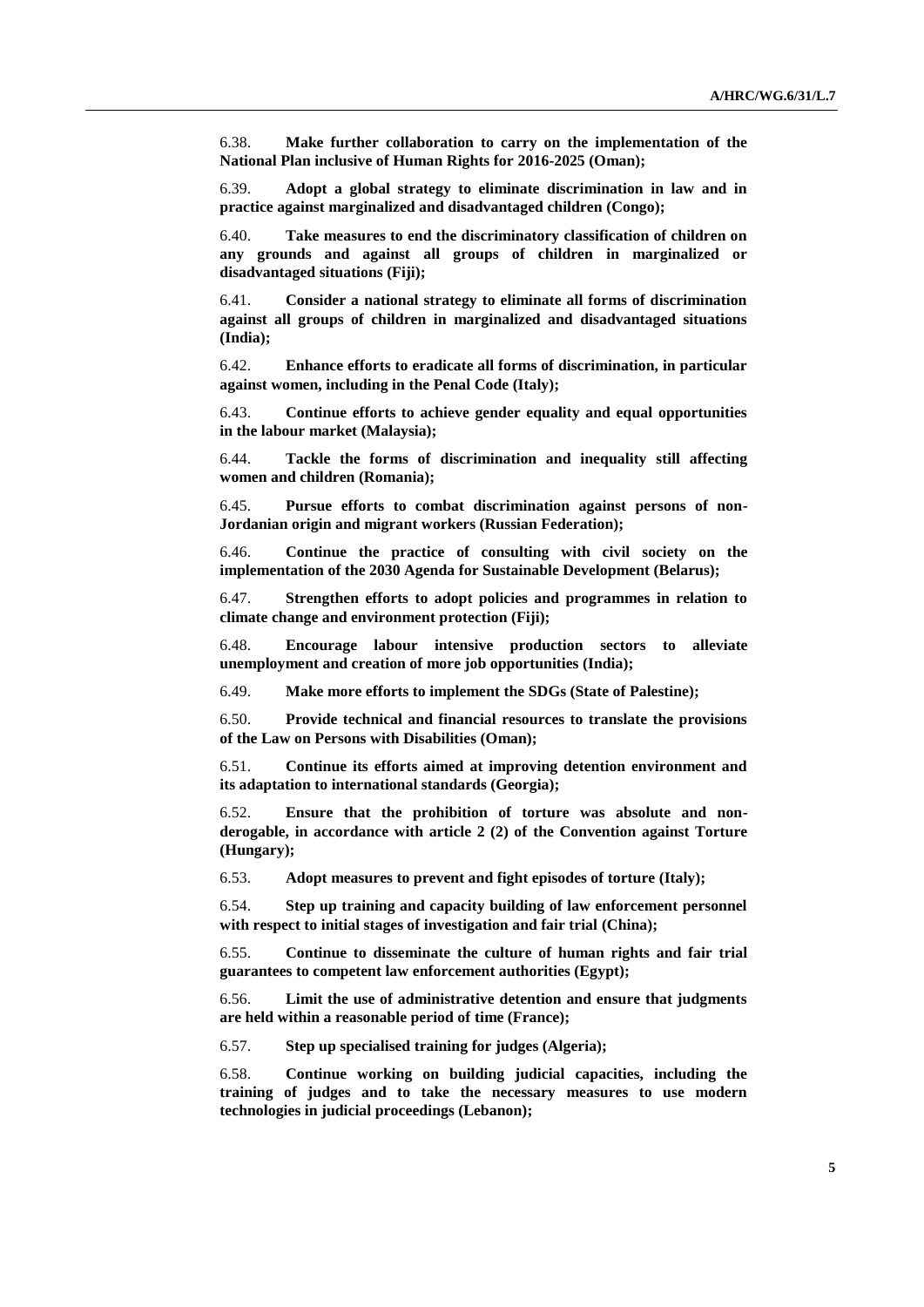6.59. **Promote specialisation in the legal profession and its institutions (Morocco);**

6.60. **Reinforce the role of judicial inspection (Oman);**

6.61. **Strengthen independence of the judiciary by improving the work of the General Secretariat of the Judicial Council (Qatar);**

6.62. **Organize specialized training courses to public prosecutors and sensitize them to other practices in other countries, to implement human rights standards and make use of them in referring cases of torture, juveniles and human trafficking to the specialized courts (Qatar);**

6.63. **Allocate sufficient resources to public prosecutors for the effective investigation of allegations of torture (Republic of Korea);**

6.64. **Enhance the use of alternatives to pre-trial detention (Sudan);**

6.65. **Continue efforts to train detention center personnel on the provisions of international conventions and international standards relating to the detention center (United Arab Emirates);**

6.66. **Strengthen programs aimed at building capacity for judges, prosecutors, lawyers and officials responsible for making comply with the law, in application of standards and legal standards international organizations related to the human rights of the woman (Bolivarian Republic of Venezuela);**

6.67. **Continue the policy for maintenance an atmosphere of tolerance and respect for religious diversity (Belarus);**

6.68. **Ensure that all surveillance of communications is conducted with respect for the right to privacy and in compliance with Jordan's human rights obligations (Iceland);**

6.69. **Promote dialogue with civil society organizations, human rights defenders and other relevant stakeholders also in order to reform current legislation on freedom of expression (Italy);**

6.70 **Redouble efforts and commitments for the promotion and protection of human rights and fundamental freedoms (Nigeria);**

6.71. **Ensure that all domestic legislation is in compliance with the ICCPR, particularly in relation to the right to freedom of expression (Norway);**

6.72. **Ensure a safe and enabling environment for journalists and media workers as well as for media freedom and a space for civil society free from interference, threats and intimidation (Slovakia);**

6.73. **Continue efforts in combatting human trafficking, especially in the case of migrant workers (Bangladesh);**

6.74. **Strengthen measures to safeguard the rights of foreign female domestic workers (Bangladesh);**

6.75. **Step up efforts to combat trafficking particularly in women and children from the migrant community, refugees and asylum-seekers as well as improving the legislation and its application in this connection (Belarus);**

6.76. **Ensure effective protection of foreign domestic workers (Congo);**

6.77. **Continue efforts to combat trafficking in persons, inter alia, by strengthening its preventive measures (Greece);**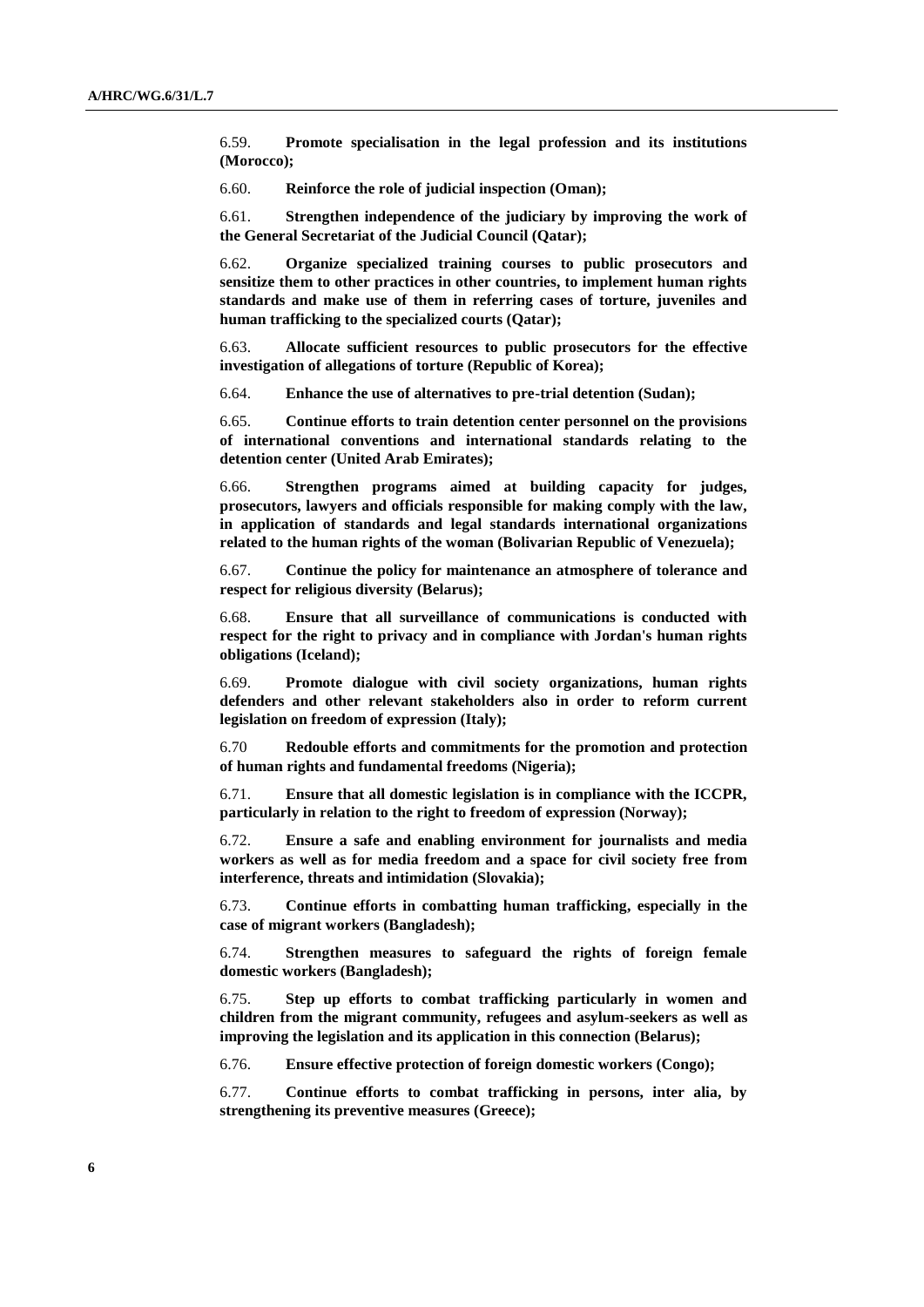6.78. **Strengthen its actions to prevent and combat all forms of violence against women and girls, trafficking in persons and harmful practices such as early marriage (Honduras);**

6.79. **Step up efforts nationally to combat child labour and trafficking in persons (Algeria);**

6.80. **Promote efforts to counter human trafficking, especially in women and girls (Iraq);**

6.81. **Accelerate its efforts to combat trafficking in persons and various forms of labour exploitation of non-Jordanians living in the territory, especially women and children (Myanmar);**

6.82. **Continue to fight human trafficking (Serbia);**

6.83. **Continue to accelerate efforts to eliminate child labour, in particular girls working as domestic workers, ensuring that legal action is taken against perpetrators (Sri Lanka);**

6.84. **Continue to prevent trafficking in women and girls with regular monitoring (Sri Lanka);**

6.85. **Strengthen its labor protection with an emphasis on migrant workers, domestic workers and children. Especially by increasing their access to health services and education and improving working conditions in line with international standards. (Thailand);**

6.86. **Continue its efforts to improve health coverage for the population (Colombia);**

6.87. **Continue efforts to improve the country's healthcare system, especially for children (Maldives);**

6.88. **Take necessary measures for further improvement of access to education in terms of quality and inclusiveness (Afghanistan);**

6.89. **Continue implementing measures for the development of the education system, including an extension of literacy programs and bearing in mind the principle of equality (Cuba);**

6.90. **Continue efforts to take all necessary measures to improve access to education to children in rural and remote areas, and ensure that no child is deprived of education services (Mauritius);**

6.91. **Take immediate measures for the protection of women's rights, including strengthening laws to address violence against women (Botswana);**

6.92. **Continue efforts to empower women in the country in line with its National Strategy and the SDGs (Brunei Darussalam);**

6.93. **Continue implementation of initiatives to encourage the empowerment of women and to facilitate a higher proportion of women in managerial positions in the public institutions and the private business (Bulgaria);**

6.94. **Undertake further steps to remove the persisting barriers to women's access to justice (Albania);**

6.95. **Take further steps to address discrimination against women, with a particular focus on women's access to justice and reducing violence against women (Fiji);**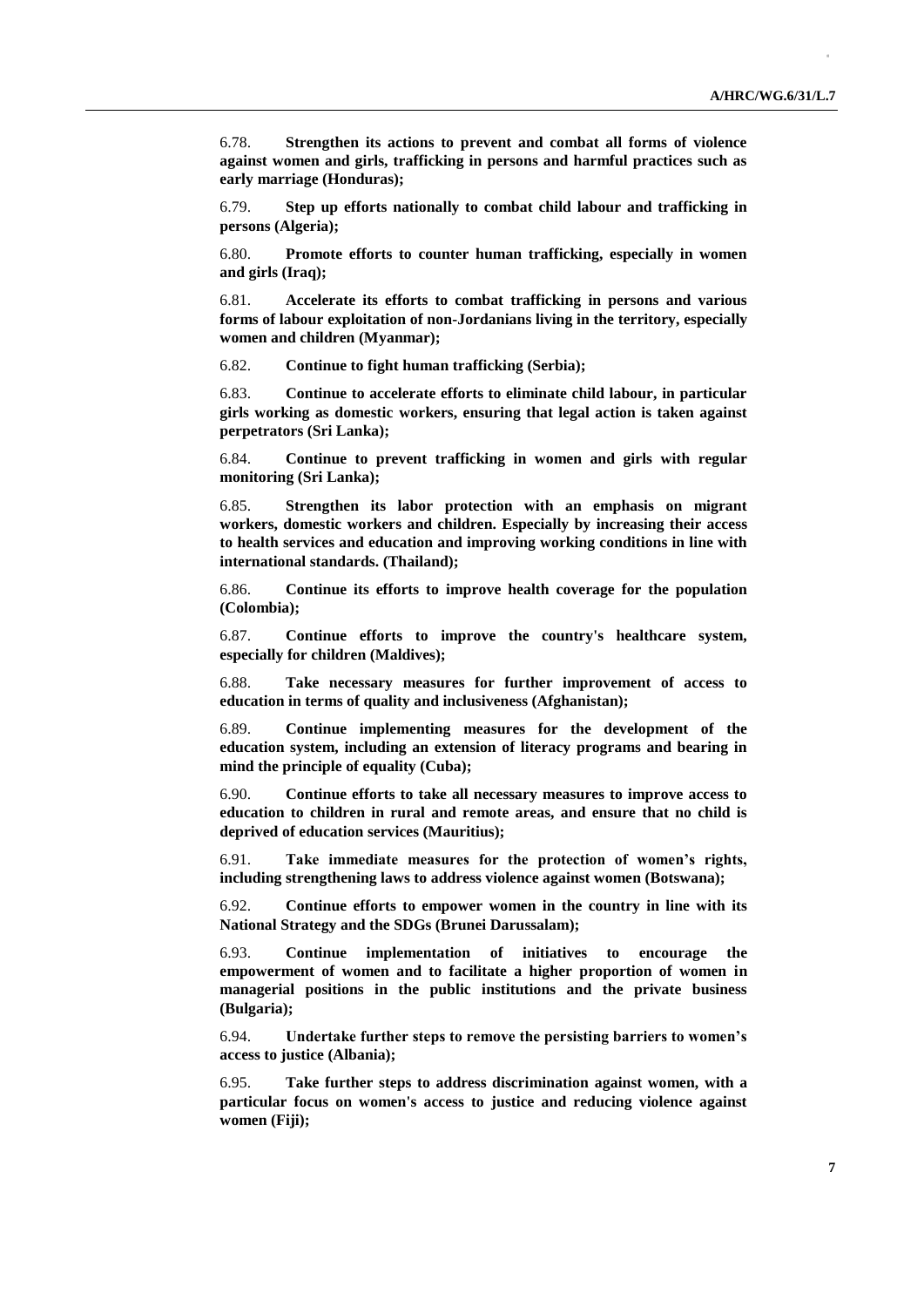6.96. **Continue to advance the role of women in economic and political life including by increasing their representation in the parliament (Indonesia);**

6.97. **Promote efforts towards raising awareness and education of different social categories, especially women and workers (Iraq);**

6.98. **Take further steps to promote gender equality and women's empowerment (Kazakhstan);**

6.99. **Continue efforts to promote the rights of women through education and training programmes (Lao People's Democratic Republic);**

6.100. **Amend the Criminal Procedures to guarantee that a detained person is medically assessed before admission to a detention center (Germany);**

6.101. **Continue to conduct awareness-raising campaigns to address violence against women (Malta);**

6.102. **Pursue measures to ensure appropriate representation of women in political life (Nepal);**

6.103. **Fully implement all measures to prevent any and all violence against women and girls and bring the perpetrators of such violence to justice (Australia);**

6.104. **Continue efforts to combat violence against women and to ensure gender parity (Tunisia);**

6.105. **Establish a mechanism to implement the recommendations of the UN Special Rapporteur on Violence Against Women (United Kingdom of Great Britain and Northern Ireland);**

6.106. **Continue its efforts to raise awareness for women on their rights (Azerbaijan);**

6.107. **Include chapters on women's rights and gender equality to the curriculum in all levels of education (Azerbaijan);**

6.108. **Redouble efforts to protect women and girls from violence and discrimination (Uruguay);**

6.109. **Continue ongoing active efforts in the area of human rights (Kazakhstan);**

6.110. **Continue implementing the system of aftercare for juvenile to ensure that there is no return and repetition (Yemen);**

6.111. **Step up efforts aimed at ending and discouraging child labour, including enactment and enforcement of legislation on minimum age of work (Botswana);**

6.112. **Develop legal mechanism to protect children and continue efforts to combat child labour (Malaysia);**

6.113. **Continue efforts to create awareness against child marriages (Maldives);**

6.114. **Enforce more effective measures to tackle the issue of early and forced marriages, especially among refugee communities (Myanmar);**

6.115. **Increase measures to ensure that all refugee children have access to education and ensure the protection of refugee children from labour exploitation (Argentina);**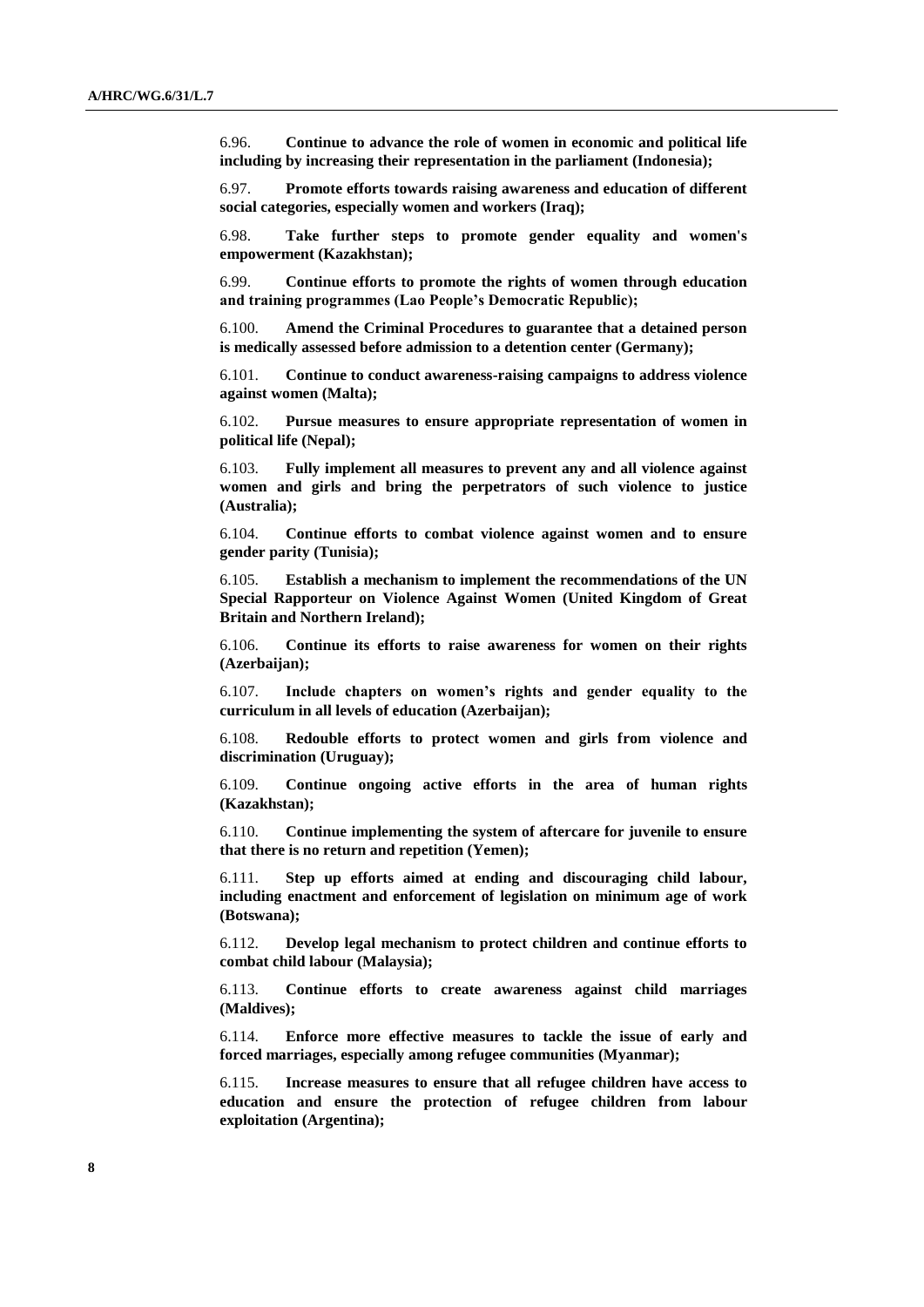6.116. **Continue focussing on the situation of the less fortunate groups of the DOM and facilitate their access to services and contribute to the improvement of their living conditions and their integration in society (Yemen);**

6.117. **Continue strengthening its efforts in the promotion and protection of rights of elderly persons and persons with disabilities (Bulgaria);**

6.118. **Actively seek support in technical assistance and capacity building to implement the Law on the Rights of Persons with Disabilities 2017 (China);**

6.119. **Continue to upgrade the living standards and conditions of persons with disabilities, especially children with disabilities, to ensure that the basic needs are met (Lao People's Democratic Republic);**

6.120. **Continue to take measures to improve the access of persons with disabilities to public facilities and to create modes of transport for the use of persons with disabilities, and continue its sincere quest to consolidate the human rights system (Libya);**

6.121. **Strengthen the implementation of necessary measures for disabled students by creating accessibility conditions in educational institutions in order to achieve greater inclusion in Jordanian society (Angola);**

6.122. **Continue efforts to promote the organisation of programs to enhance the independence of persons with special needs (Morocco);**

6.123. **Pursue efforts to promote the participation and empowerment of persons with disabilities in the labour market by amending legislation and creating an appropriate working environment for them (Pakistan);**

6.124. **Adopt measures to combat violence, abuse and neglect of persons with psychosocial disabilities and mental health conditions, in particular those living in "shelters", and respect their autonomy and free and informed consent while promoting their inclusion in the community and combating institutionalization (Portugal);**

6.125. **Implement the provisions of the new law to improve the living conditions of persons with disabilities (Senegal);**

6.126. **Pursue measures aimed at improving the situation of people with disabilities, in particular on their social inclusion (Serbia);**

6.127. **Continue to implement measures to promote the inclusion of persons with disabilities, particularly in educational institutions (Singapore);**

6.128. **Take measures to activate the National Plan to integrate the disabled in educational institutions and to allocate the necessary budget to that (Sudan);**

6.129. **Continue the efforts in order to enact labour legislation that protect migrants and govern the work of work agencies (State of Palestine);**

6.130. **Continue efforts to protect migrant workers by creating a healthy and favorable environment through amending legislation on strengthening inspection campaigns on establishments (Tunisia);**

6.131. **Strengthen legal protection for migrant workers by increasing labour inspections and public sector training, prosecuting employers who confiscate employees' passports and bringing penalties for sex trafficking crimes in line with other serious crimes (United Kingdom of Great Britain and Northern Ireland).**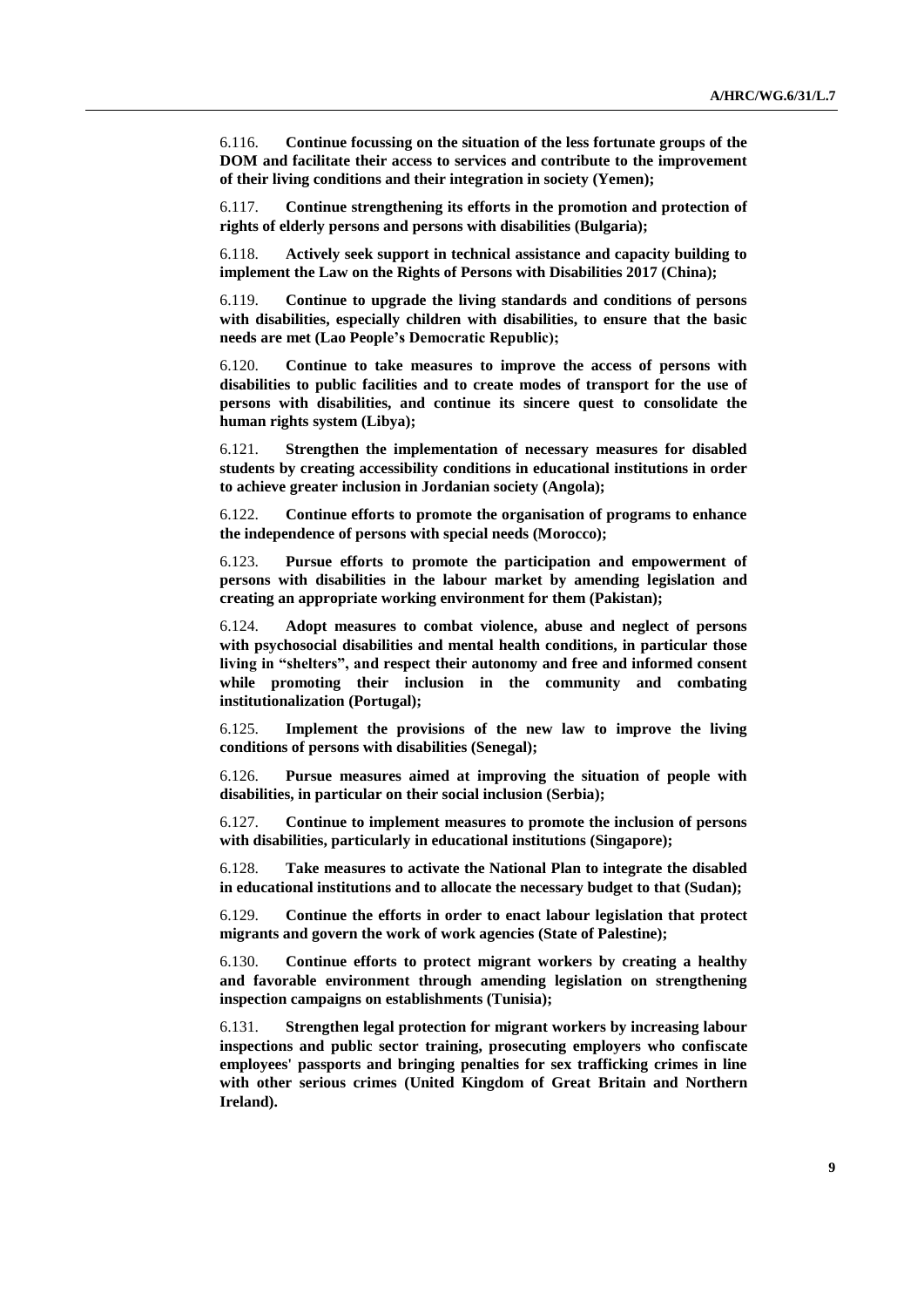**7. The following recommendations will be examined by Jordan, which will provide responses in due time, but no later than the fortieth session of the Human Rights Council:**

7.1. **Define in law the crime of torture in accordance with the article 1 of the Convention Against Torture with appropriate punishment attached (Chile);**

7.2. **Amend laws that impede freedom of expression and information (France);**

7.3. **Expand the authority and available resources of the National Centre for Human Rights, the national human rights institution (Republic of Korea);**

7.4. **Modify article 208 of the Criminal Code so that torture is categorized as a serious crime instead of a lesser crime (Spain);**

7.5. **Revise and specify the definition of incitement of hatred in the amended 2011 cybercrimes law (Sweden);**

7.6. **Form a committee of independent experts to consider amendments to media related legislations and institutions; (Sweden);**

7.7. **Adopt comprehensive national legislation to prohibit direct and indirect racial discrimination, in accordance with the Convention, including all prohibited grounds of discrimination under article 1 (Côte d'Ivoire);**

7.8. **Pursue efforts to prevent torture, including by reviewing the Criminal Code (Republic of Korea);**

7.9. **Increase the number of shelters for victims of gender based violence and honor crimes (Spain);**

7.10. **Limit the use of administrative detention, respecting the rights of prisoners as specified in Article 9 of the ICCPR (Ireland);**

7.11. **Consider revising the use of administrative detention and take measures to guarantee access to legal assistance (Italy);**

7.12. **Recognise the need for adoption of the definition of torture in keeping with Article 1 of the Convention Against Torture (Mexico);**

7.13. **Amend the Anti-Terrorism Act to bring it in line with the International Covenant on Civil and Political Rights (Belgium);**

7.14. **Guarantee freedom of expression and halt detentions of all writers, journalists, and website editors based on charges related to freedom of expression and to abolish the Penal Code articles which place impermissible restrictions on freedom of expression both offline and online (Czechia);**

7.15. **Enable unrestricted access to Internet for all members of society by ensuring cybersecurity and the safe flow of information without violating the freedom of expression nor the right to privacy (Estonia);**

7.16. **Facilitate the creation and operation of civil society organizations by amending the Law of Societies in accordance with ICCPR-requirements, by limiting state interference, in particular restrictions to funding, and by ensuring that any such interference is exercised in an accountable and transparent way (Germany);**

7.17. **Review its legislation and practices with the aim to ensure that all persons and civil society actors, including human rights defenders and journalists, can freely exercise their rights to freedom of expression, both online**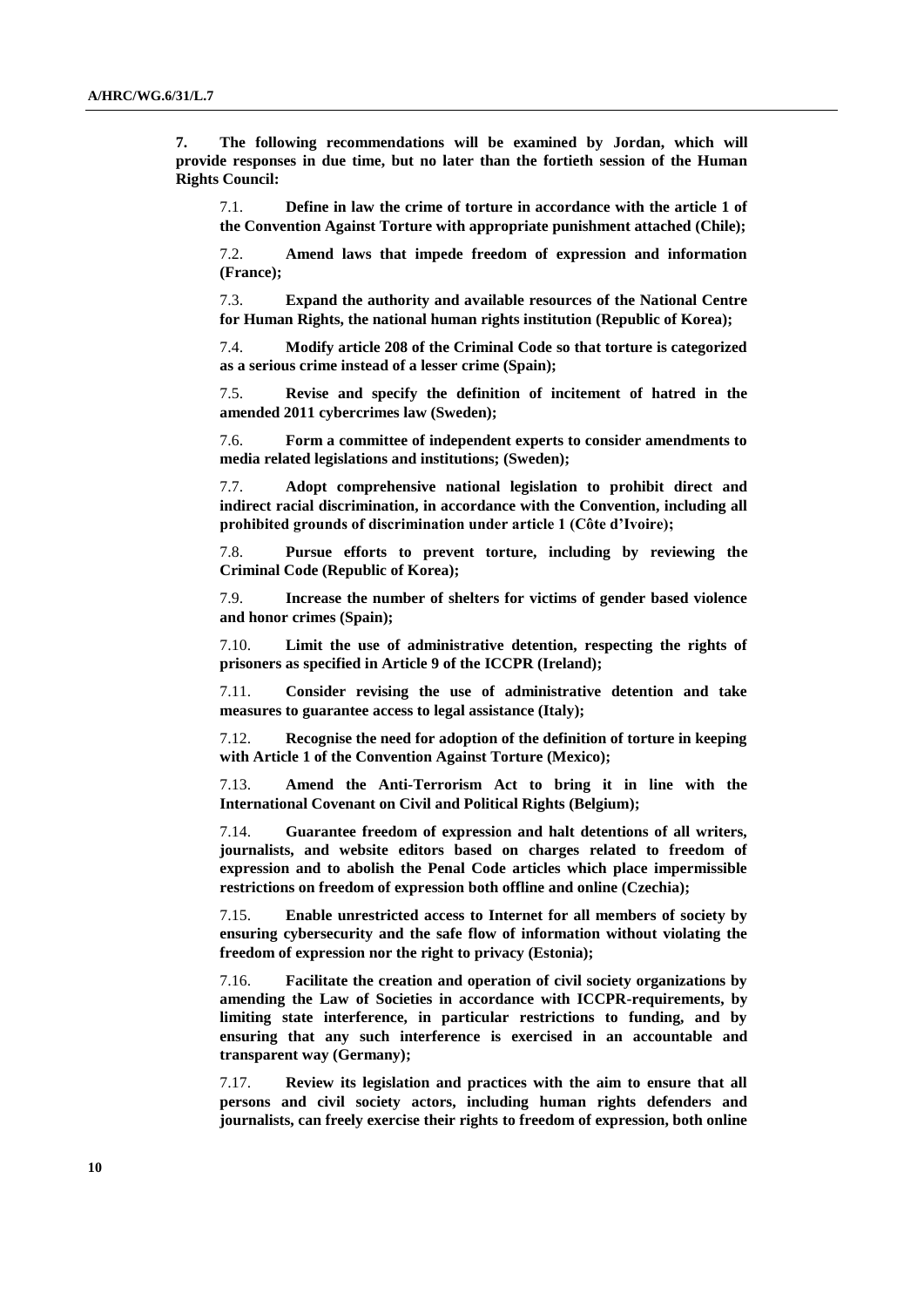**and offline, association and peaceful assembly, as provided for by the international human rights law (Lithuania);**

7.18. **Re-evaluate the recent amendments to the Press and Publications Law , the Cybercrime Law and the Penal Code to ensure that legislation and practice are in conformity with international human rights law and standards, in particular the right to freedom of expression under Article 19 ICCPR (Austria);**

7.19. **Amend the Labor Code to align with international labor standards, including allowing foreign workers to form and head trade unions (United States of America);**

7.20. **Continue to ensure effective access to justice for women migrant domestic workers including by guaranteeing their safety and residence, while legal proceedings are underway (Indonesia);**

7.21. **Deepen the measures to guarantee the principle of non-refoulement (Argentina).**

**8. The recommendations formulated during the interactive dialogue/listed below have been examined by Jordan and have been noted by Jordan:**

8.1. **Ratify other international human rights legal instruments to which Jordan is not yet a party of (Angola);**

8.2. **Ratify the Optional Protocol to the Convention against Torture and other Cruel, Inhuman or Degrading Treatment or Punishment (Denmark); (Estonia); (Chile); (Ukraine); (Honduras); (Spain);**

8.3. **Ratify the International Convention for the Protection of All Persons from Enforced Disappearance (Montenegro); Consider ratifying the International Convention for the Protection of All Persons from Enforced Disappearance (Sri Lanka);**

8.4. **Ratify the Second Optional Protocol to the ICCPR (Honduras); Ratify the Second Optional Protocol to the ICCPR, aiming at the abolition of the death penalty (Croatia); Ratify the Second Optional Protocol to the ICCPR aiming to the abolition of the death penalty (Montenegro);**

8.5. **Pursue efforts to refrain from using the death penalty and further reduce the number of capital crimes, with a view to abolishing the death penalty (Slovakia);**

8.6. **Establish a moratorium on the death penalty as a step towards its complete abolition and accede to the Second Optional Protocol to the International Covenant on Civil and Political Rights (Australia);**

8.7 **Re-establish the moratorium on death penalty (Chile); Consider the adoption of a moratorium on the death penalty (Italy);**

8.8 **Establish an official moratorium on death penalty and revise the laws that call for its mandatory imposition or its application for crimes other than "most serious crimes" (Brazil);**

8.9 **Reinstate the moratorium on the death penalty, as a step towards abolition (Albania); Reinstate its moratorium on the death penalty with a view of complete abolition (Fiji); Restore its moratorium on the application of the death penalty and advance the necessary steps for its definitive abolition (Honduras); Establish a moratorium on executions and commute all existing**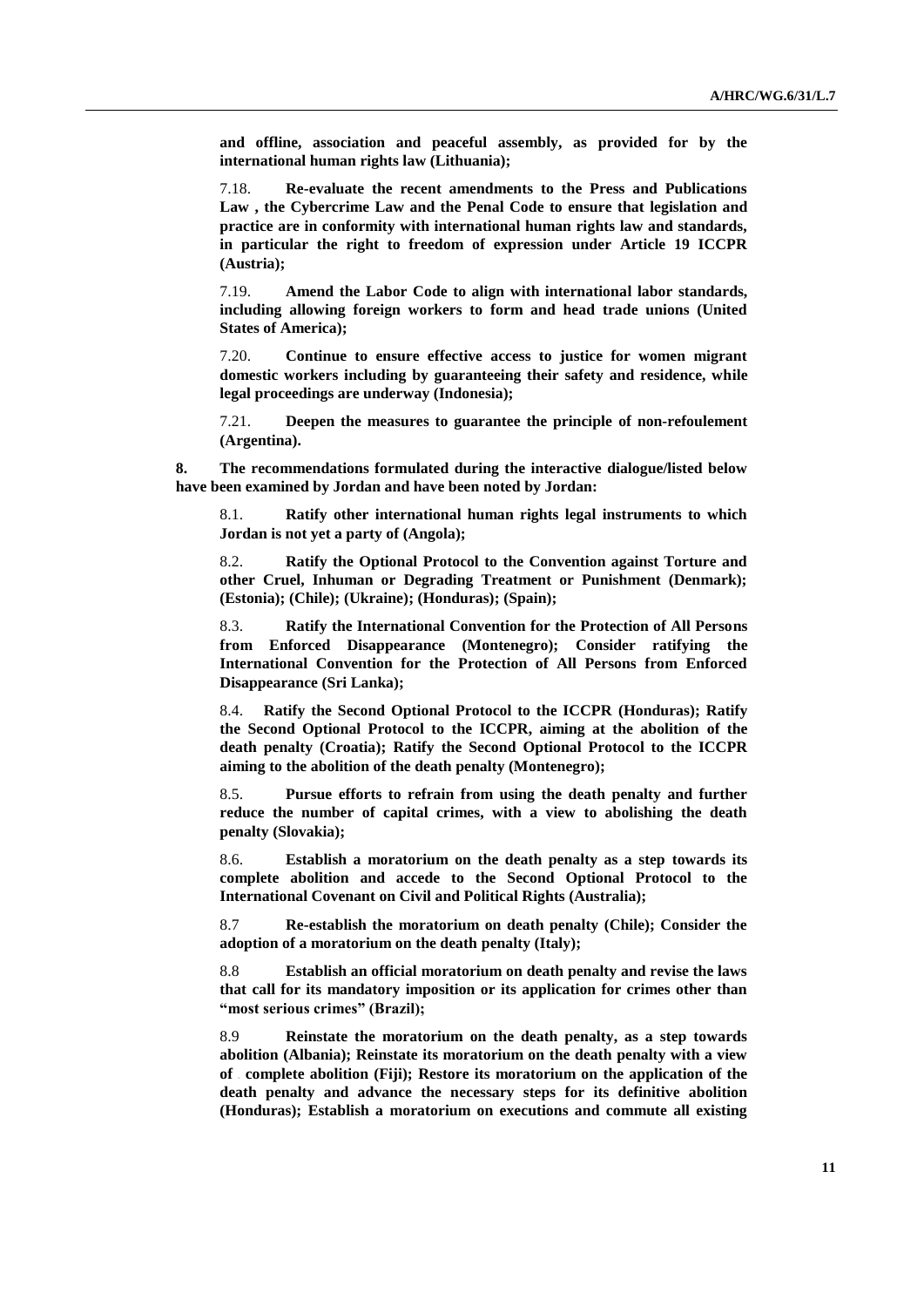**death sentences for the full abolition of the death penalty (Iceland); Establish a moratorium on execution of the death penalty with a view to abolishing it (Lithuania); Restore the moratorium on the death penalty with a view to its abolition (Mexico); Following our recommendations in 2013, take the necessary measures to remove the death penalty from the Jordanian legal arsenal (Argentina); Abolish the death penalty (Norway); Re-establish a de facto moratorium on the death penalty with a view to its abolition (Portugal); Restore the moratorium on the implementation of the death penalty as a first step towards its abolition (Spain); Reinstate a moratorium as a first step towards the abolition of the death penalty (Austria); Establish a moratorium on the abolition the death penalty (Switzerland); Abolish the death penalty, restore without delay the moratorium on executions and ratify the second optional protocol of the ICCPR (France);**

8.10 **Consider ratifying the Second Optional Protocol to the International Covenant on Civil and Political Rights, aimed at abolishing the death penalty, while also establishing a de facto moratorium (Uruguay);**

8.11 **Consider the possibility of restoring the moratorium on the death penalty and joining the Second Optional Protocol to the International Covenant on Civil and Political Rights on the abolition of the death penalty (Colombia); Reinstate a moratorium on death penalty and ultimately ratify the Second Optional Protocol to the ICCPR (Estonia);**

8.12. **Ratify the first Optional Protocol to the International Covenant on Civil and Political Rights (Honduras);**

8.13. **Ratify the Optional Protocol to the Convention on the Elimination of All Forms of Discrimination against Women (Denmark); Ratify to the Optional Protocol to the Convention on the Elimination of All Forms of Discrimination against Women (Colombia);**

8.14. **Support more effective implementation of provisions of the CAT, submit its pending reports to CAT, accede at the OP-CAT and establish its national preventive mechanism accordingly (Czechia);**

8.15. **Consider acceding to the Optional Protocol to CEDAW (Sri Lanka);**

8.16. **Consider acceding to the optional protocol to the Convention Against Torture (Sri Lanka);**

8.17. **Ratify the human rights instruments to which it is not yet a party, in particular the Convention on the Protection of the Rights of Migrant Workers and Members of Their Families (Honduras);**

8.18. **Ratify the International Convention on the Protection of the Rights of All Migrant Workers and Members of their Families (Bangladesh);**

8.19. **Ratify the 1954 Convention relating to the Status of Stateless Persons and the 1961 Convention on the Reduction of Statelessness (Honduras); (Côte d'Ivoire);**

8.20. **Ratify, without any reservations, the Agreement on the Privileges and Immunities of the International Criminal Court (Norway);**

8.21. **Consider ratifying the International Convention on the Protection of the Rights of All Migrant Workers and Members of their Families (Philippines); (Sri Lanka);**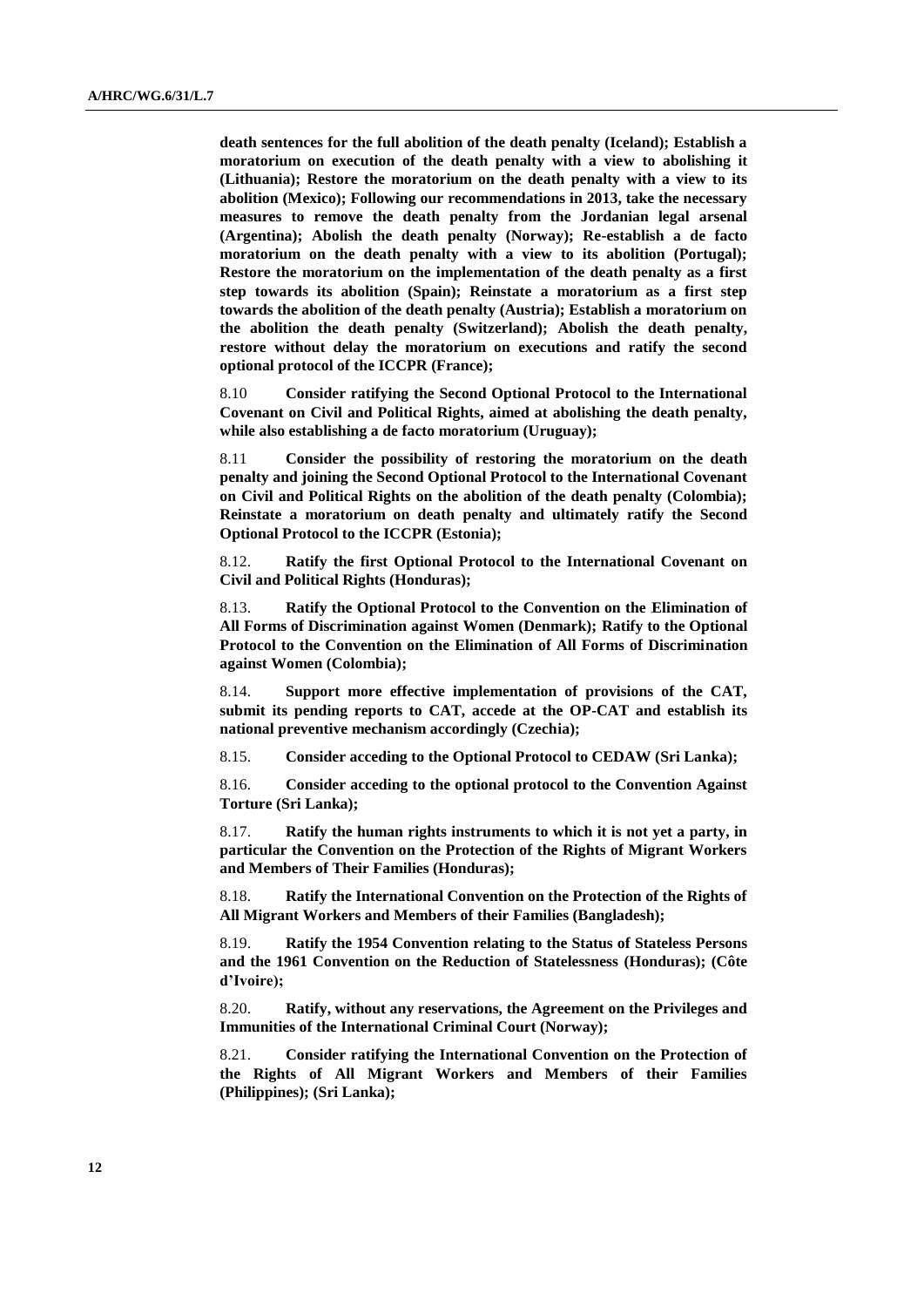8.22. **Pursue full implementation of the Convention against Torture, and consider acceding to the Optional Protocol of the Convention against Torture (Romania);**

8.23. **Ratify the OP-CAT as well as officially and publicly condemn all acts of torture and ill-treatment committed by the public authorities; classify torture as a criminal offence, assign jurisdiction over all cases to regular courts and provide protection and compensation to victims (Austria);**

8.24. **Ratify the Convention 189 of the ILO (Switzerland);**

8.25. **Strengthen legislation to protect children and girls from child marriage and amend article 10 of the Personal Status Law to remove all provisions that allow the authorization and the practice of child marriages (Belgium);**

8.26. **Respect journalists' right to freedom of expression by restricting the trial of journalists for "publications crimes" stipulated in the Penal Code to civilian courts, and by amending article 11 of the cybercrimes law, to narrow the definition of the hate speech (Canada);**

8.27. **Amend article 292 of the Criminal Code to include marital rape and eliminate attenuating circumstances for honour crimes (Chile);**

8.28. **Remove all exceptional conditions from legislation that allow the authorisation of child marriage (Croatia);**

8.29. **Repeal Article 340 of the Penal Code and ensure that the definition of rape meet international standards and repeal Article 10-B of the Personal Status Law that enable derogation to the prohibition of child marriages (France);**

8.30. **Amend the Personal Status Law to remove conditions that allow child marriage and to eliminate the recognition of legal guardians of adult women (Ireland);**

8.31. **Accelerate efforts to repeal all remaining discriminatory provisions to end male guardianship in marriage, especially Article 185 of the PSL and protective custody, and to amend Article 223 of the PSL in order to give women and men joint guardianship of their children (Netherlands);**

8.32. **Repeal the Crime Prevention Law (Law No7 of 1954) (Australia);**

8.33. **Amend the Personal Status Law to remove all exceptional conditions that allow the authorization of and the practice of child marriage (Slovenia);**

8.34. **Amend the Personal Status Law to give women and men joint guardianship on their children (Slovenia);**

8.35. **Continue to make progress in the reform of the Criminal code in order to abolish reduced sentences for adultery related murders (Spain);**

8.36. **Abolish the figure of the legal guardian of women and children contained in the Personal Civil Status Act (Spain);**

8.37. **Further advance the amendments of the Public Gathering law by creating an independent bureau to receive complaints regarding meetings and gatherings that have been shut down without explanation (Sweden);**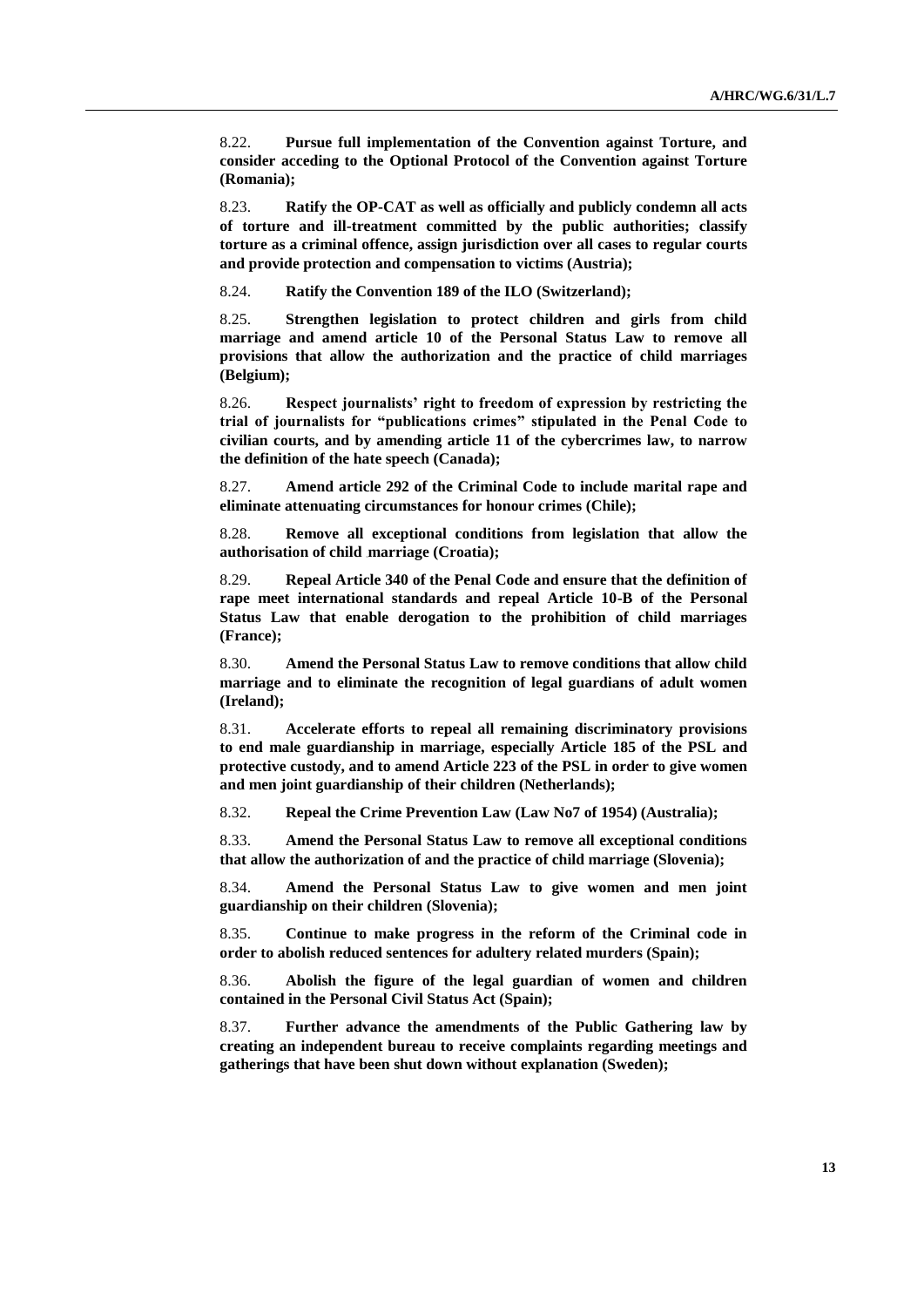8.38. **Repeal the law on associations in order to streamline the administrative processes which restrict the activities and the funding of civil society organizations (Switzerland);**

8.39. **Repeal the 1954 law on crime prevention and guarantee to detainees the right to mount a legal challenge to their detention (Switzerland);**

8.40. **Initiate a review of the current legislation related to child marriage and guardianship and take action to comprehensively address its shortcomings from a standpoint of international standards of women's rights (Ukraine);**

8.41. **Continue with cooperation efforts for the training and development of upgrading the skills of the Government Coordination Team for Human Rights representing ministries, institutions and official bodies, government and security, which has been in place since 2014 (United Arab Emirates);**

8.42. **Legislate to penalise discrimination, including on the basis of gender, race, age, disability, religion or belief, and sexual orientation (United Kingdom of Great Britain and Northern Ireland);**

8.43. **Remove the definition of "hate speech" from the proposed amendments to the Cybercrimes Law and eliminate criminal penalties for defamation in the proposed amendments to be more in line with international human rights law (United States of America);**

8.44. **Guarantee women equal responsibilities to their husbands in the education of their children by amending Article 223 of the Personal Status Law (Belgium);**

8.45. **Provide a legal basis for equality between men and women by amending article 6 of the constitution to ban explicitly discrimination based on gender and lift reservations on article 9 and article 16 of CEDAW (Canada);**

8.46. **Introduce further reforms to ensure Jordanian women have the same right as Jordanian men, including by passing on their nationality to their children as Jordanian men can, thus combating gender inequality while ensuring respect for children's rights (Cyprus);**

8.47. **Ensure full implementation of the Convention on the Elimination of All Forms of Discrimination Against Women (CEDAW) and remove reservations to its article 9 (Czechia);**

8.48. **Grant the same rights to women as to men in the transmission of nationality to children (France);**

8.49. **Allow all Jordanian women to pass on their citizenship to their children and spouses on an equal basis to Jordanian men (Hungary);**

8.50. **Continue its efforts for gender equality and allow Jordanian women to pass on their citizenship to their children and spouses (Iceland);**

8.51. **Implement reforms to ensure that Jordanian women can transmit nationality to their children and spouses on equal footing with men (Mexico);**

8.52. **Following on our recommendations in 2013, take the necessary measures to investigate and punish discriminatory practices against women and girls, such as early marriages or honour crimes (Argentina);**

8.53. **Take immediate measures to stop mistreatment in custody: amend article 208 para 2 of the Penal Code so the definition of torture aligns with the Convention Against Torture; cease trying civilians in military courts; create an**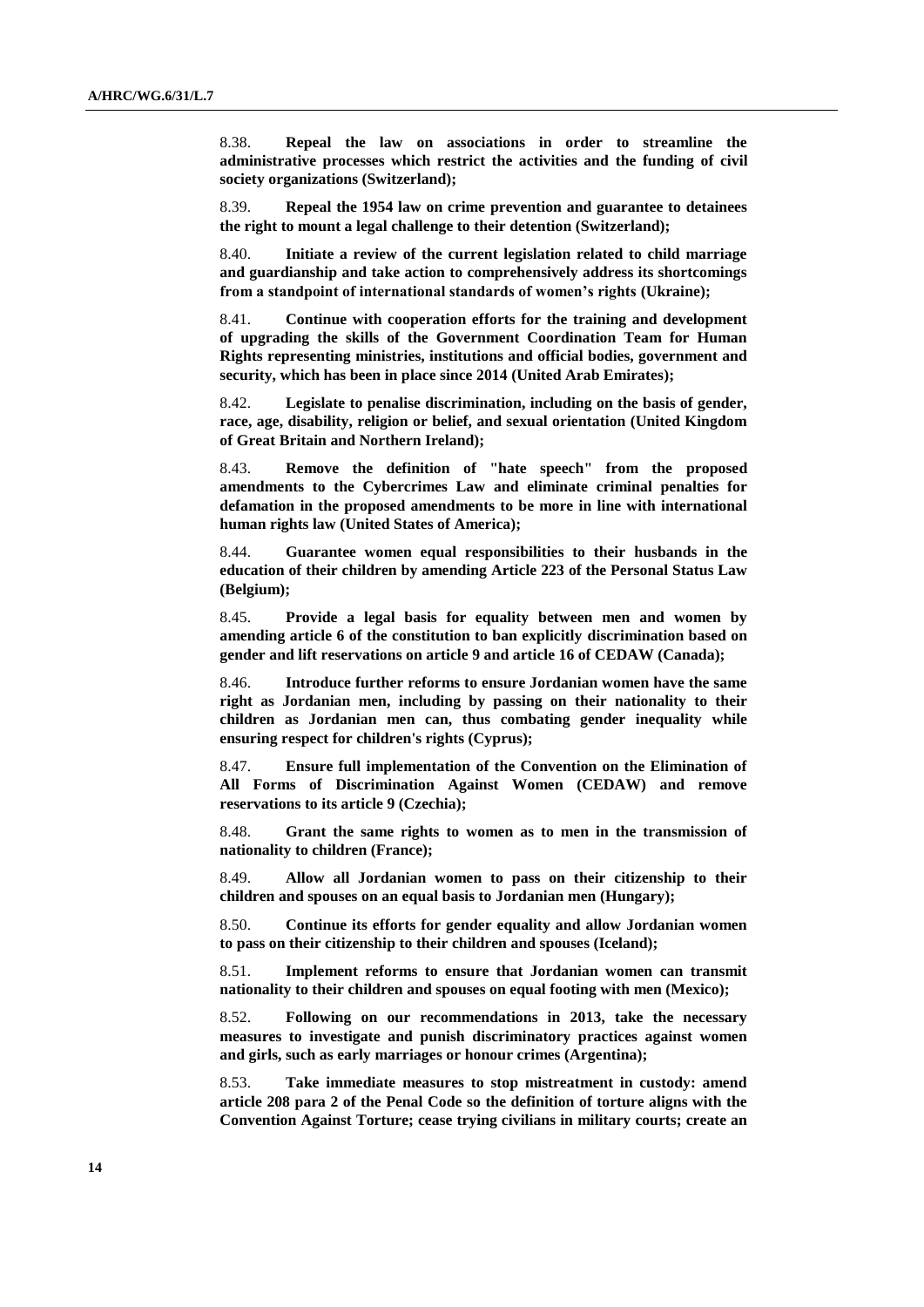**independent oversight body to address allegations of abuse by security forces (Canada);**

8.54. **Limit resorting to the State Security Court for criminal cases falling within the jurisdiction of other competent courts (France);**

8.55. **Guarantee that every person that is arrested has access to legal representation and legal aid, from the moment of arrest, regardless of the alleged crime, to promptly implement all relevant regulations in this regard, and to ensure civilian prosecutors investigate all allegations of abuses in detention (Germany);**

8.56. **Grant civilian prosecutors assume jurisdiction over and carry out effective investigations into allegations of abuse of detainees, including by having private meetings with prisoners also conducting regular inspections of prisons (Hungary);**

8.57. **End the use of administrative detention and introduce legislation to guarantee access to a lawyer from the point of arrest (Norway);**

8.58. **Refer cases of alleged torture by security officials to independent civil courts rather than police courts, which fall under the authority of the Ministry of Interior (United States of America);**

8.59. **Work towards withdrawal of its reservations made to CEDAW (Estonia);**

8.60. **Withdraw the reservation to Art. 9 para.2 of CEDAW and amend the Nationality Law so that Jordanian women pass on their citizenship to their children on an equal basis to Jordanian men, and end the discrimination of all non-citizen children of Jordanian women (Germany);**

8.61. **Further strengthen its legislation to ensure respect for women's and girls' human rights and to fully outlaw gender-based discrimination (Lithuania);**

8.62. **Create legislative and social conditions to allow to "de facto" empowerment of Jordanian women as well as launching awareness campaigns on women's rights (Angola);**

8.63. **Withdraw all reservations to CEDAW and amend legislation to bring it into compliance with the Convention, including by amending provisions of the Personal Status and Nationality Act (Norway);**

8.64. **Take effective steps concerning the advancement of women's rights, namely with regard to the transmission of citizenship to their children or spouses (Portugal);**

8.65. **Remove all remaining discriminatory provisions in its national legislation to ensure consistency with the provisions of the CEDAW (Australia);**

8.66. **Consider withdrawing reservations to Article 9 and 16 of CEDAW (Sri Lanka);**

8.67. **Implement the 2017 CEDAW Committee recommendations, in particular by amending provisions in the Personal Status Law concerning guardianship and preventing the practice of early and /or child marriage in all groups of society (Austria);**

8.68. **Ensure that women and girls can exercise their sexual and reproductive rights (Uruguay);**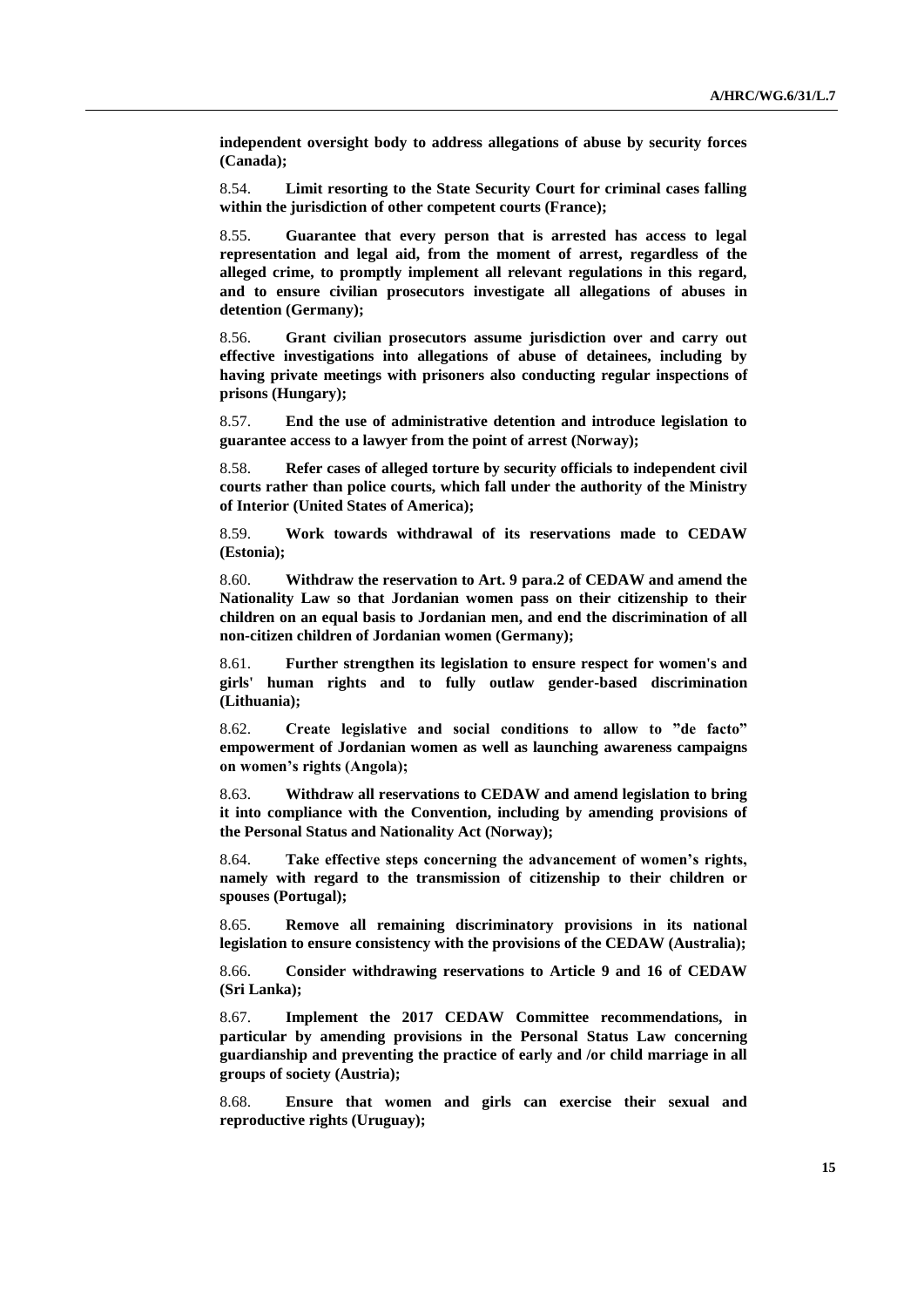8.69. **Adopt measures to guarantee that Jordanian women can fully enjoy their civil rights, including by allowing them to pass on their citizenship to their children on an equal basis with men (Brazil);**

8.70. **Intensify its efforts to fully eliminate child, early and forced marriages (Lithuania);**

8.71. **Take all necessary measures to ensure full implementation of the CRC and its protocols, including ratification of the Optional Protocol on a communications procedure (Slovakia);**

8.72. **Treat migrant workers and members of their family in accordance with the international human rights standards (Afghanistan);**

8.73. **Continue its efforts for social inclusion and adequate welfare support for migrants, refugees and asylum seekers (Myanmar);**

8.74. **Continue reform measures to ensuring the welfare of all migrant workers (Nepal).**

**7. All conclusions and/or recommendations contained in the present report reflect the position of the submitting State(s) and/or the State under review. They should not be construed as endorsed by the Working Group as a whole**.